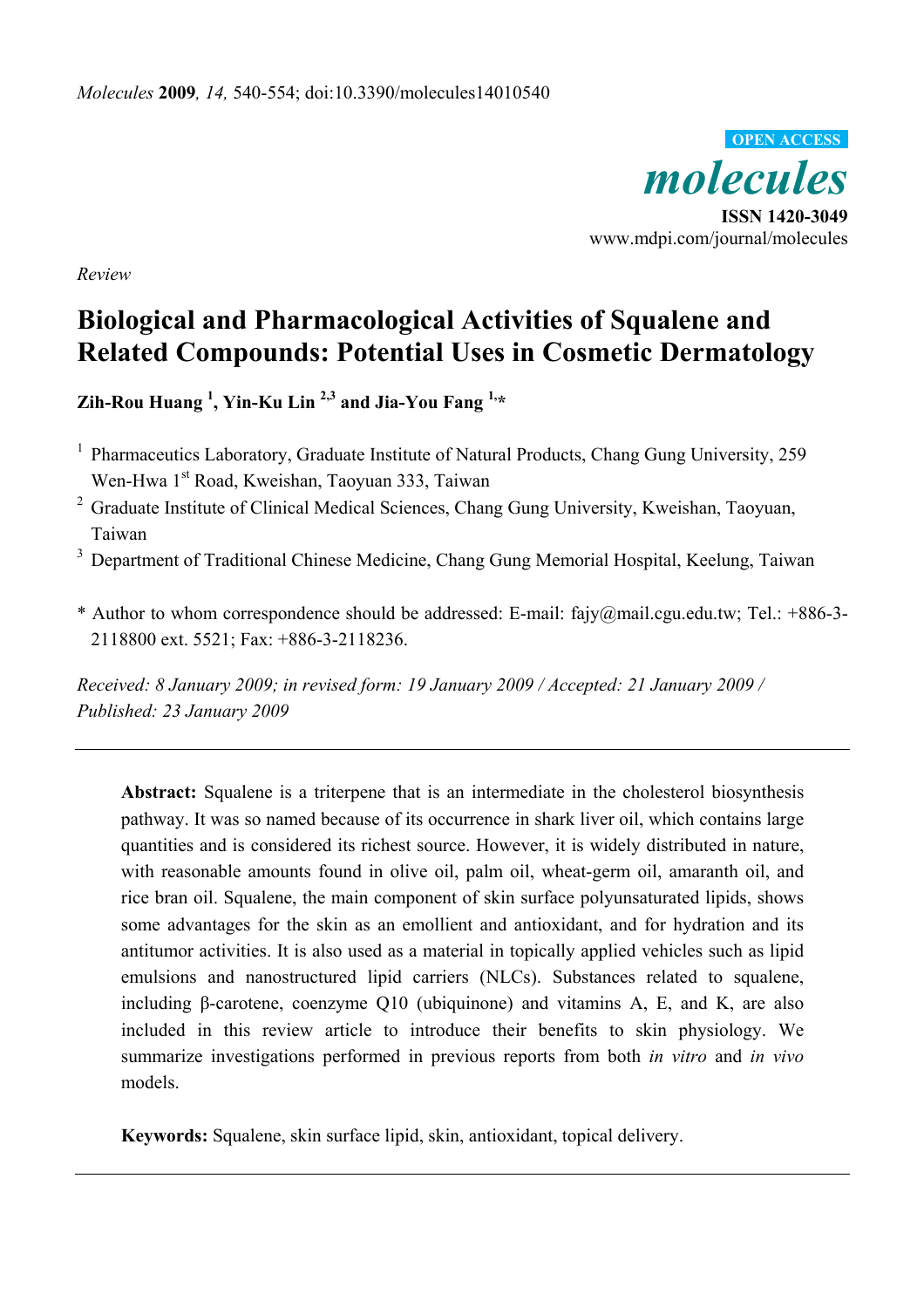#### **Introduction**

Human skin, covering the entire outer surface of the body, is the largest organ and is constantly exposed to sunlight stress, including ultraviolet (UV) light irradiation. The skin tissue is rich in lipids, which are thought to be vulnerable to oxidative stress from sunlight. Squalene (Figure 1A) is a structurally unique triterpene compound that is one of the main components (about 13%) of skin surface lipids [1]. It was so named because it was first isolated from shark (*Squalus* spp.) liver oil, which contains large quantities and is considered its richest source [2]. It is transported in serum generally in association with very low density lipoproteins and is distributed ubiquitously in human tissues, with the greatest concentration in the skin.

**Figure 1.** Chemical structures of (A) squalene, (B) β-carotene, (C) coenzyme Q10, and (D) vitamins A,  $(E)$  E, and  $(F)$  K<sub>1</sub>.



(E) Vitamin E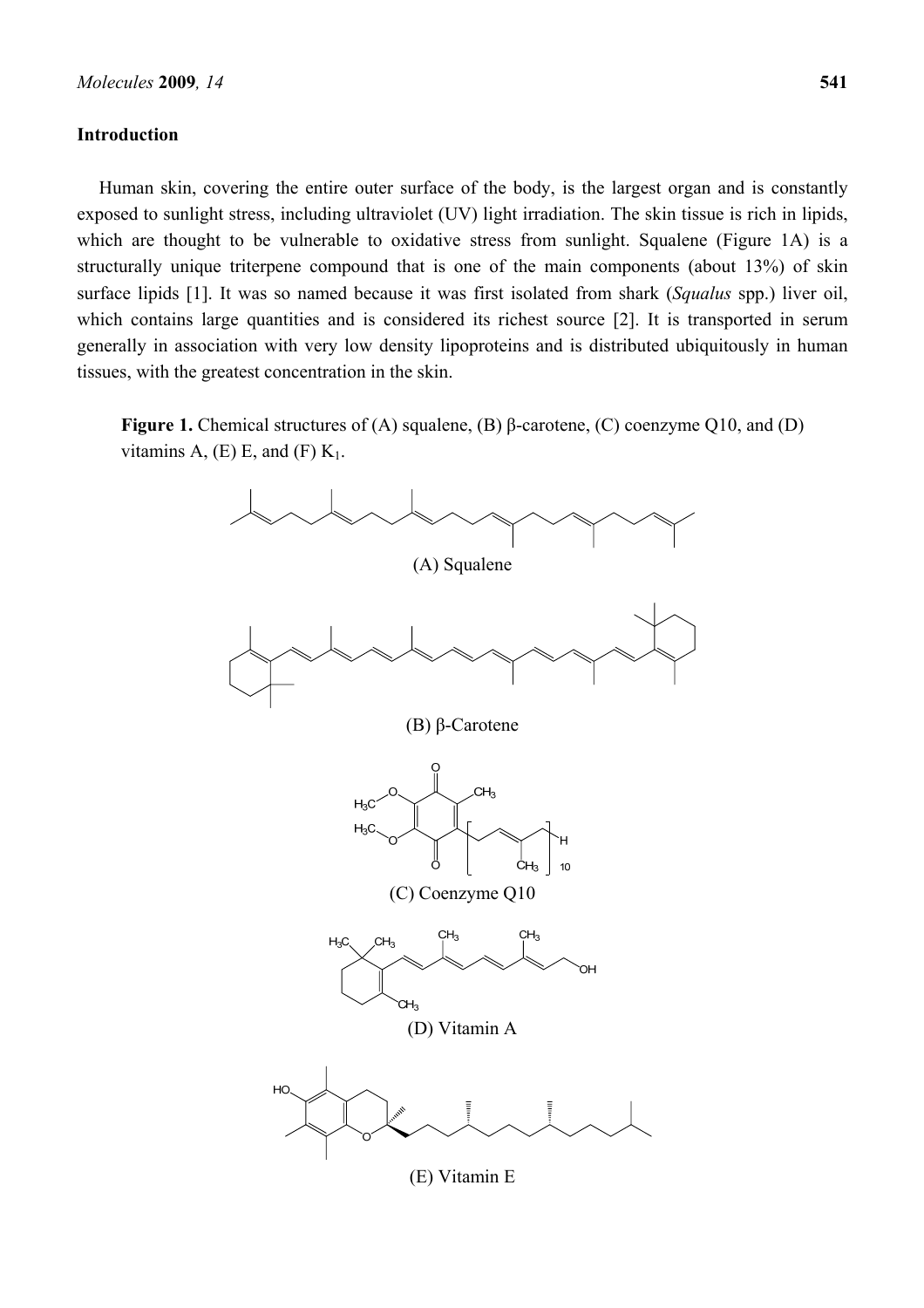HC

 $H_2C$ 

 $c_{H_3}$ 

 $CH<sub>3</sub>$ 

 $CH<sub>3</sub>$ 



 $GH_3$ 

 $\overline{\overline{C}}$ H<sub>3</sub>

 $c_{H_3}$ 

Experimental studies have shown that squalene can effectively inhibit chemically induced skin, colon, and lung tumorigenesis in rodents [3]. The protective effect is observed when squalene is given before and/or during carcinogen treatment. The mechanisms involved in the chemopreventive activity of squalene may include inhibition of Ras farnesylation, modulation of carcinogen activation, and antioxidative activities [4]. However, several factors must be considered when the evidence for the inhibition of carcinogenesis by squalene is examined. These include the effective dose used and the time of exposure [5]. This type of information is obtained from animal bioassays, and the long-term effects of consuming increased levels of squalene are not known. Although animal studies have enhanced our understanding of the possible actions of squalene in decreasing carcinogenesis, one must apply caution in extrapolating the information obtained in animal studies to humans, because of possible differences among species.

Many other polyprenyl compounds structurally similar to squalene exist in nature and perform critical biological functions. These include β-carotene (Figure 1B), coenzyme Q10 (Figure 1C), and vitamins A (Figure 1D), E (Figure 1E), and  $K_1$  (Figure 1F), which are introduced here because of their benefits to skin physiology. For example, animals utilize prenyl groups to form the side chain of coenzyme Q10. The coenzyme Q10 designation indicates that the molecule has 10 prenyl groups in its side-chain. Other well-known substances require prenyl groups for their synthesis, and therefore are structurally similar to squalene. In the present work, we attempted to introduce the activities and benefits of squalene and related molecules to skin tissue, the largest organ of the human body. Some important *in vivo* and clinical studies of squalene and its derivatives are also summarized and reviewed in this article.

#### **Biological activities of squalene**

Squalene appears to be critical for reducing free radical oxidative damage to the skin. Serum squalene originates partly from endogenous cholesterol synthesis and partly from dietary sources, especially in populations consuming large amounts of olive oil or shark liver [2]. The endogenous synthesis of squalene begins with the production of 3-hydroxy-3-methylglutaryl coenzyme A (HMG CoA). The initial reduction of HMG CoA (a niacin-dependent reaction) results in the formation of mevalonate [4].

Sebaceous glands are small glands in the skin which secrete an oily matter (sebum) in the hair follicles to lubricate the skin and hair of animals (Figure 2). In humans, they are found in the greatest abundance on the face and scalp, although they are distributed throughout all skin sites except the palms and soles. Squalene is one of the predominant components (about 13%) of sebum (Table 1) [5].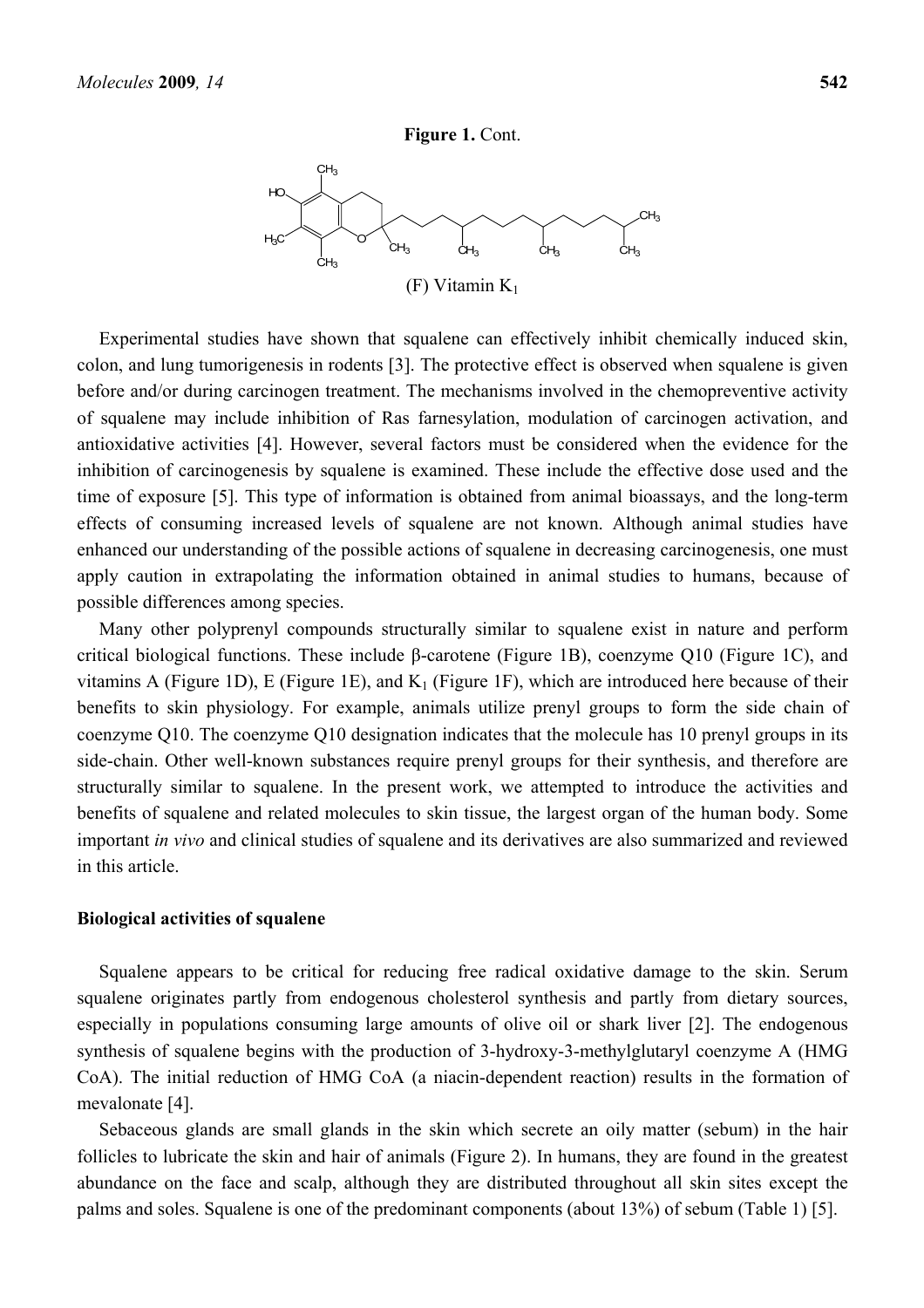

**Figure 2.** Sectional view of the skin with sebaceous glands.

**Table 1.** Composition of sebum in humans.

| <b>Substance</b>                                  | Composition (%) |
|---------------------------------------------------|-----------------|
| Wax esters                                        | 25              |
| Squalene                                          | 13              |
| Cholesterol                                       | 2               |
| Triglycerides, free fatty acids, and diglycerides | 57              |
| Other components                                  | $\mathbf 3$     |

# **Effects of squalene on the skin**

Squalene is not very susceptible to peroxidation and appears to function in the skin as a quencher of singlet oxygen, protecting human skin surfaces from lipid peroxidation due to exposure to UV light and other sources of oxidative damage [6], as discussed here.

# *Emollient*

Truly one of nature's great emollients, squalene is quickly and efficiently absorbed deep into the skin, restoring healthy suppleness and flexibility without leaving an oily residue. New cosmetic emulsions with biomimetic molecules have been investigated using experimental designs [7]. That study determined the optimal composition of a squalene mixture in an oil-in-water emulsion, using a design of experiments to elaborate the experimental strategy. For this purpose, the stability, centrifugation, viscosity, and pH of squalene were measured, and a microscopic analysis was carried out. Results showed that the stability and viscosity of the emulsions exhibited the greatest influence on the percentage of squalene.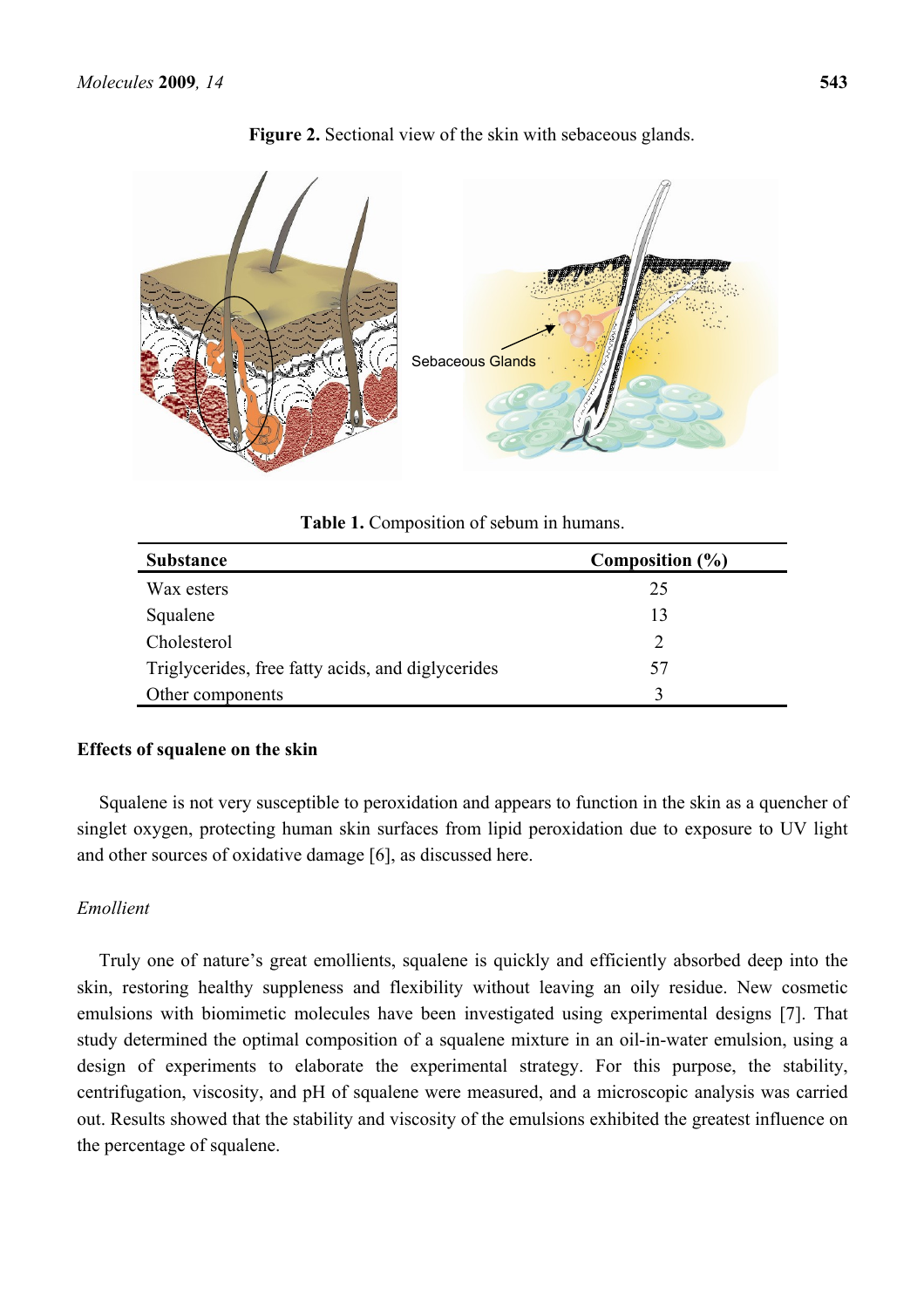#### *Skin hydration*

In general, occlusion leads to increased skin hydration due to reduced water loss. Rissmann *et al.* [8] revealed that a *vernix caseosa* (VC) substitute can be an innovative barrier cream for barrierdeficient skin. This is because of the excellent properties of VC in facilitating stratum corneum hydration. Different lipid fractions were isolated from lanolin and subsequently mixed with squalene, triglycerides, cholesterol, ceramides, and fatty acids to generate semi-synthetic lipid mixtures that mimic the lipid composition of VC. The results showed that the rate of barrier recovery increased and was comparable to VC lipid treatment. Okuda *et al.* [9] also found that the elevated transepidermal water loss (TEWL) and riboflavin penetration in 5% sodium lauryl sulfate-treated rat and human skin were reversed by squalene supplementation ( $p < 0.05$ ).

#### *Antioxidation*

Squalene has been reported to possess antioxidant properties. *In vitro* experimental evidence indicates that squalene is a highly effective oxygen-scavenging agent. Subsequent to oxidative stress such as sunlight exposure, squalene functions as an efficient quencher of singlet oxygen and prevents the corresponding lipid peroxidation at the human skin surface [10]. Kohno *et al.* [11] found that the rate constant for quenching singlet oxygen by squalene is much larger than those of other lipids on the human skin surface, and was comparable to that of 3,5-di-*t*-butyl-4-hydroxytoluene. They also reported that squalene is not particularly susceptible to peroxidation and is stable against attacks by peroxide radicals, suggesting that the chain reaction of lipid peroxidation is unlikely to be propagated with adequate levels of squalene present on the human skin surface. Aioi *et al.* [12] studied the effects of squalene on superoxide anion  $(O_2)$  generation in rats in order to elucidate the mechanism whereby this compound decreases erythema induced by 1% lauroylsarcosine (LS) ointment. LS (200~400  $\mu$ g/mL) caused overt production of  $O_2$  from cultured keratinocytes and peritoneal exudate leukocytes.  $O_2$  was significantly reduced by the addition of squalene (100  $\mu$ g/mL). These results suggest that a possible role of squalene for alleviating skin irritation is by suppression of  $O_2$  production, which is dependent on different mechanisms of action of superoxide dismutase.

#### *Antitumor activities*

During the past few years, squalene was found to show protective activities against several carcinogens [13]. Desai *et al.* [14] reported that skin tumors were initiated in 50 female CD-l mice with 7,12-dimethylbenz[a]anthracene and promoted with 12-*O*-tetradecanoylphorbol-13-acetate. The mice were treated with 5% squalene and at the end of the prevention study, there was a 26.67% reduction in the incidence of tumors in the squalene-treated group. In a related branch of research, a protective effect was observed when squalene was given before and/or during carcinogen treatment. Experimental studies have shown that squalene can effectively inhibit chemically induced skin tumorigenesis in rodents [15].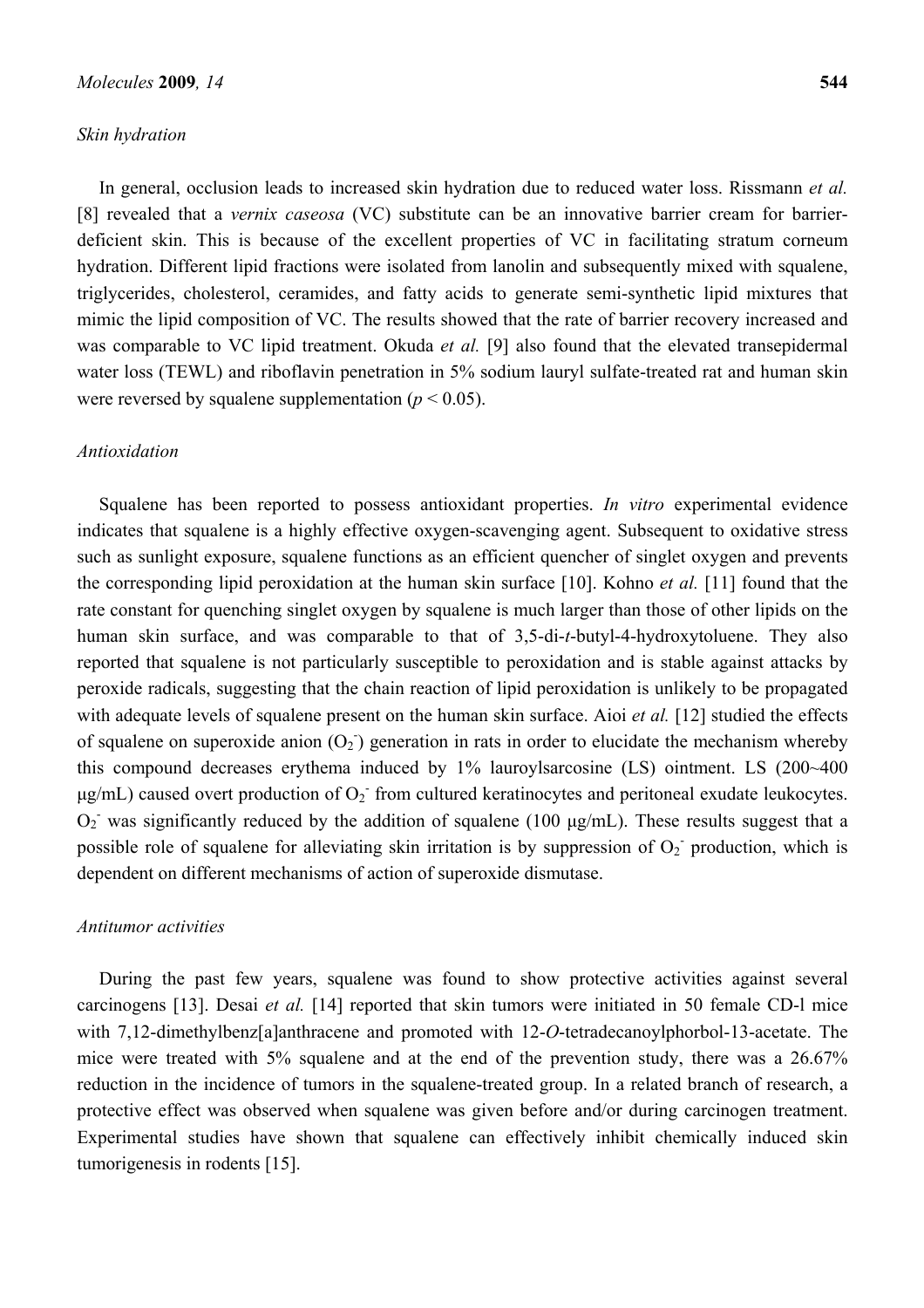## **Squalene as a material in topical formulations**

Squalene is also used as a material or additive in topically applied vehicles such as lipid emulsions and nanostructured lipid carriers (NLCs).

# *Lipid emulsions*

Lipid emulsions are potentially interesting drug delivery systems because of their ability to incorporate drugs with poor solubility within the dispersal phase (Figure 3). An emulsion is a mixture of two immiscible (unblendable) liquids. Lipid emulsions have been studied as parenteral drug carriers for sustained release and organ targeting. By using lipid emulsions, direct contact of the drug with the body fluid and tissues can also be avoided to minimize possible side effects [16]. Chung *et al.* [17] prepared oil-in-water type lipid emulsions to investigate the effects of different oils on emulsion particle size and stability. Squalene was shown to form stable emulsions when a lipophilic drug was loaded in the discontinuous oil phase. Even though the *in vitro* transfection activity of emulsions was lower than that of liposomes in the absence of serum, the activity of squalene emulsions, for instance, was approximately 30 times higher than that of liposome in the presence of 80% ( $v/v$ ) serum ( $p <$ 0.05).

Kim *et al.* [18] found that a squalene emulsion had the most potent transfection activity and showed the least cytotoxicity in a mouse model after intravenous administration. Squalene as the oil component can enhance the stability of cationic emulsions more effectively which might be useful for *in vitro* and *in vivo* gene transfer. In addition, Wang *et al.* [19] indicated that emulsions with squalene as the oil phase can act as a potential parenteral drug delivery system for nalbupline and its prodrugs. Squalene as the oil phase produced the smallest particle size compared to coconut oil. The *in vivo* analgesic activity of the emulsions was examined by a cold ethanol tail-flick test. The squalene system showed the ability to provide controlled delivery to prolong the analgesic duration in rats. The toxicity determined by erythrocyte hemolysis was also low for squalene emulsions.

> Surfactant molecule Hydrophilic group Lipophilic tail Emulsion O/W Emulsion W/O oil in water water in oil

**Figure 3.** A potent drug carrier vehicle: lipid emulsions.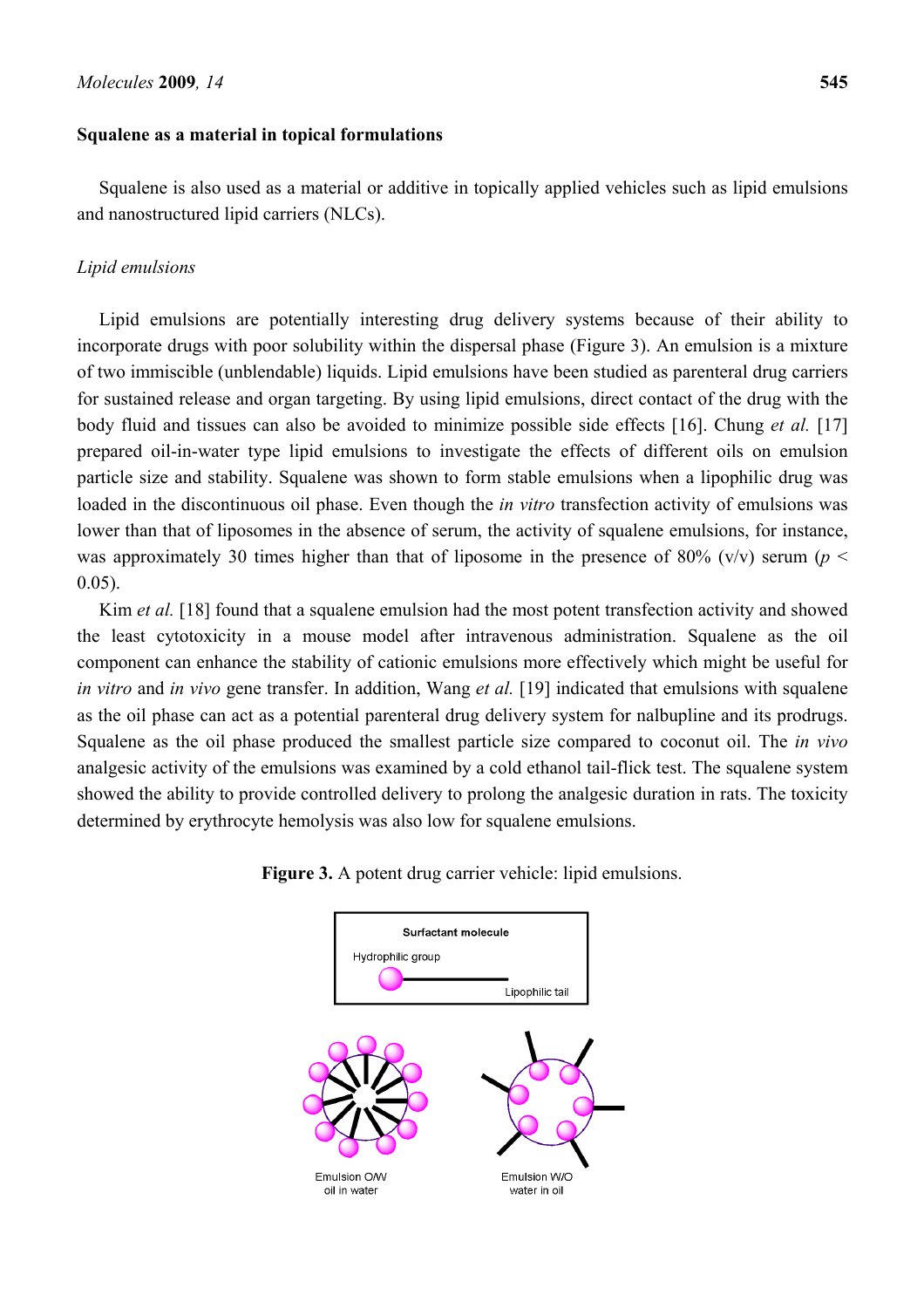#### *Nanostructured lipid carriers (NLCs)*

Solid lipid nanoparticles (SLNs) are a new generation of oil-in-water nanoparticulate systems and are attracting attention as novel colloidal drug carriers. Distinct advantages of SLNs are the solid state of the particle matrix, the ability to protect chemically labile ingredients, and the possibility of modulating and prolonging drug release. NLCs are a novel type of lipid nanoparticle with a solid particle matrix possessing structural specialties and improvements such as an increased loading capacity, long-term physical and chemical stability, triggered release, and potentially supersaturated topical formulations. NLCs are produced by mixing solid lipids with spatially incompatible lipids leading to a lipid matrix with a special structure. Depending on the method of production and composition of the lipid blend, different types of NLCs can be obtained (Figure 4). The basic idea is that by giving the lipid matrix a certain nanostructure, the payload of active compounds is increased and expulsion of the compound during storage is avoided [20-24].

**Figure 4.** Three different types of nanostructured lipid carriers (NLCs) compared to the more or less highly ordered matrix of solid lipid nanoparticles (SLNs). The three types of NLC can be summarized as: (A) the amorphous type, (B) imperfect type, and (C) multiple type. This figure is modified from reference **[**24].



Fang *et al.* [25] found that NLCs consisting of Precirol<sup>®</sup> and squalene (12% w/v) showed respective mean particle sizes of 200 nm. The lipophilicity of NLCs decreased with an increase in the squalene content in the formulations. Psoralen derivatives (i.e. 8-methoxypsoralen) for psoriasis treatment were loaded in NLCs to examine their ability to permeate via the skin. Enhanced permeation and controlled release of psoralen were both achieved using NLCs with squalene. The *in vitro* permeation results showed that NLCs stabilized with Tween<sup>®</sup> 80 increased the 8-methoxypsoralen flux 2.8 times over that of a conventional emulsion.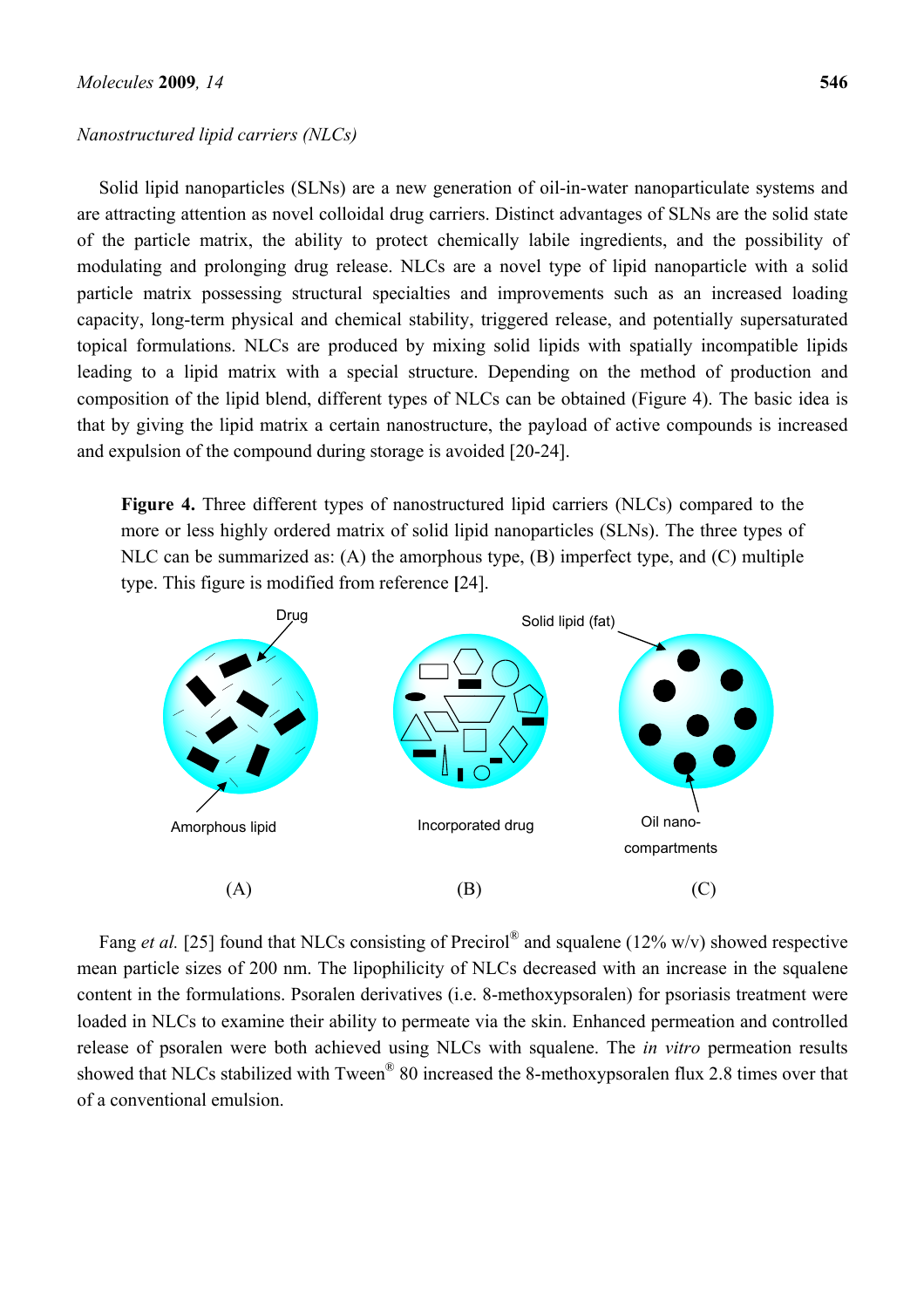#### **Production of toxins by squalene oxidation**

Squalene monohydroperoxide (SQOOH) is a primary oxidized lipid produced from squalene by solar UV. It is produced at the human skin surface due to natural exposure to sunlight during daily activities. Recent studies demonstrated that repeated application of SQOOH to the skin can induce skin roughness and wrinkles in the hairless mouse [26]. Uchino *et al.* [27] also reported that SOOOH induced skin damage in hairless mice. Furthermore, a few papers have also described the cytotoxicity of SQOOH, which is a primary oxidized form of epidermal lipids produced by solar UV rays. SQOOH is produced on human forehead skin, and it was suggested that skin squalene may be the principal target lipid for oxidative stress (e.g., sunlight exposure). Nakagawa *et al.* [28] demonstrated that SQOOH accumulation may be involved in inflammatory skin disorders such as skin cancer, cutaneous autoimmune disease, and skin aging.

Chiba *et al.* [29] studied the effects of SQOOH, i.e., the initial product of UV-peroxidated squalene, on the skin of hairless mice. Repeated topical application of 10 mM SQOOH to hairless mice for 15 weeks induced definite skin wrinkling. Those results clearly suggested that wrinkling and changes in dermal collagen content induced by SOOOH qualitatively differ from those induced by UVB exposure  $(p < 0.001)$ . This may provide a useful model for studying skin aging, particularly with regard to the collagen content.

#### **Biological activities of squalene analogs**

#### *β-Carotene*

Many other polyprenyl compounds structurally similar to squalene exist in nature and perform critical biological functions. β-Carotene is well known to be a potent  ${}^{1}O_{2}$  quencher and unique free radical scavenger [30]. This pro-vitamin A, carotenoid, can accumulate in the human skin through oral intake. Stahl *et al.* [31] demonstrated that oral supplementation of carotenoid from sea algae *Dunaliella salina* (94% β-carotene and small amounts of α-carotene, cryptoxanthin, zeaxanthin, and lutein) protected human skin from UV light-induced erythema. Bando *et al.* [30] found that dietary βcarotene acts as a photoprotective agent in the skin. That *in vivo* study focused on determining the mechanism of action of β-carotene against UVA-induced skin damage by characterizing β-carotene oxidation products. BALB/c mice were fed a β-carotene-supplemented diet, and homogenates from the dorsal skin were prepared after three weeks for UVA irradiation. The results indicated that dietary βcarotene accumulated in the skin and acted as a protective agent against UVA-induced oxidative damage, by quenching  ${}^{1}O_{2}$ .

A number of studies have demonstrated that dietary β-carotene protects human skin from UV lightinduced erythema, but little is known about the protective effect of dietary β-carotene on UVAinduced skin photoaging [32]. Antille *et al.* [33] showed that topical β-carotene penetrated well into the human and mouse epidermis and induced 10- (human) and a 3-fold (mouse) increases, respectively, in epidermal retinyl esters, which demonstrates that topical β-carotene is converted into retinyl esters by human and mouse epidermis and thus appears as a precursor of epidermal vitamin A.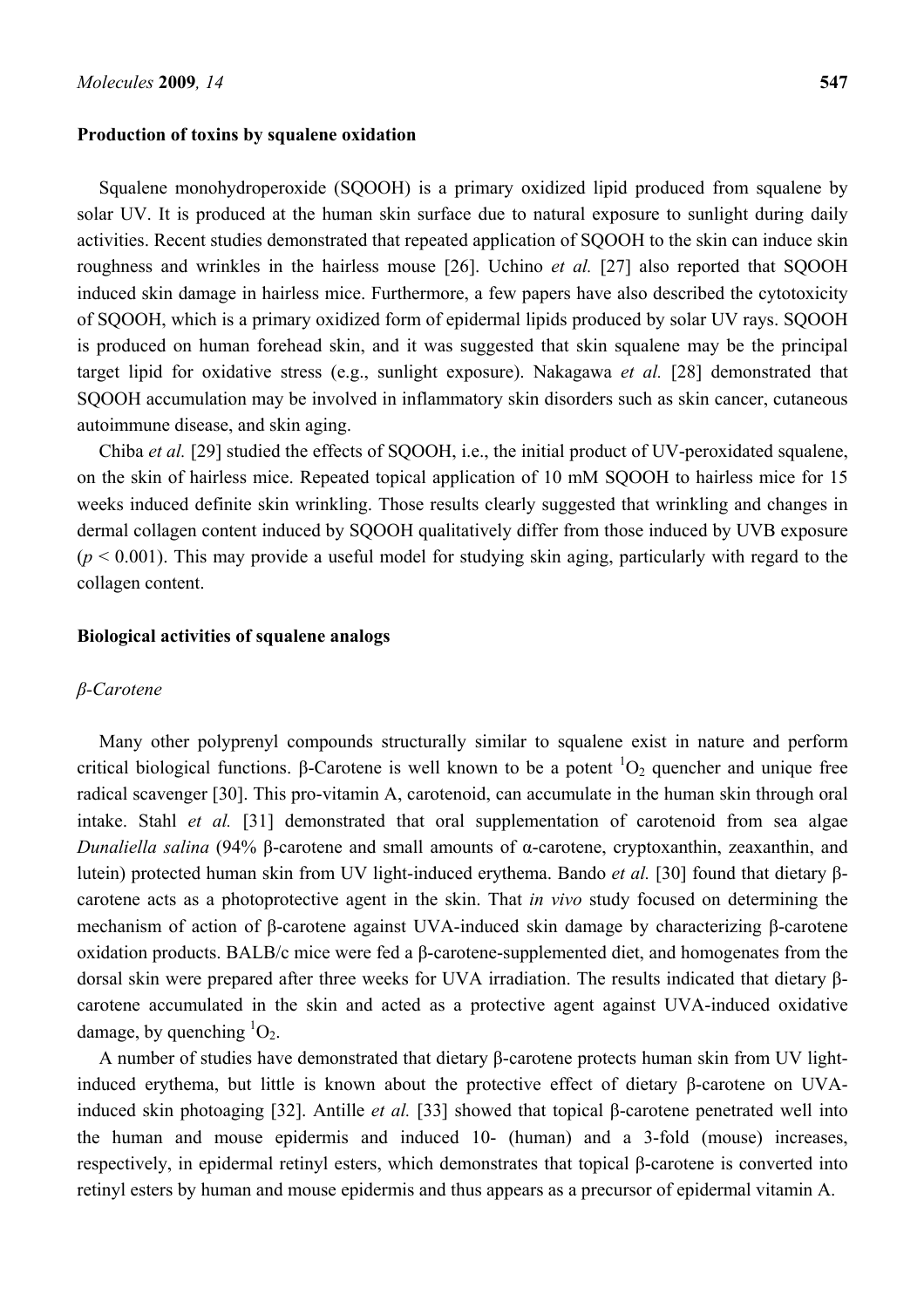β-Carotene was partially successful in treating a photosensitivity disorder, erythropoietic protoporphyria, of which singlet oxygen is believed to be an important mediator. Several studies were performed to examine whether β-carotene protects against UV-induced erythema in healthy humans, with widely differing reported effects. The incidence of nonmelanoma skin cancer was reported to be inversely related to serum β-carotene concentrations, and earlier experimental UV-carcinogenesis studies found β-carotene to be photoprotective [34]. However, the role of β-carotene as an anticancer agent was questioned as a result of randomized intervention studies in which supplementation did not reduce the incidence of nonmelanoma skin cancers in humans. Some concern exists over the long-term (eight weeks) use of high-dose β-carotene because supplements of this substance can have deleterious effects at higher doses (15 mg/day) in human skin (*p* < 0.05).

#### *Coenzyme Q10*

Coenzyme Q10 is an important lipophilic antioxidant synthesized by the body [34]. Topical coenzyme Q10 treatment may therefore be proposed as a good pharmacological tool in dermatology and cosmetology [35]. The amount of coenzyme Q10 in skin decreases with age. Topical application of coenzyme Q10 to human skin was found to be effective in reducing the depth of wrinkles. Coenzyme Q10 (0, 1, and 100 mg/kg oral administration) was administered daily for two weeks. Supplementation with 100 mg/kg coenzyme Q10 significantly increased serum and epidermal coenzyme Q10 levels, but did not increase coenzyme Q10 levels in the dermis or other organs. This indicates that coenzyme Q10 intake elevates the epidermal coenzyme Q10 level, which may be a prerequisite to reducing wrinkles and for other benefits related to the potent antioxidant and energizing effects of coenzyme Q10 in the skin [36].

Coenzyme Q10 is a popular antioxidant used in many skin care products to protect the skin from free radical damage. The effects of coenzyme Q10 and colorless carotenoids on the production of inflammatory mediators in human dermal fibroblasts treated with UV radiation and possible synergistic effects of these two antioxidants were evaluated by Fuller *et al.* [36]. Treatment of fibroblasts with 10 µM coenzyme Q10 suppressed the UV- and interleukin (IL)-1-induced increases in prostaglandin E2, IL-6, and matrix metalloproteinase (MMP)-1. The results suggested that the combination of carotenoids and coenzyme Q10 in topical skin care products may provide enhanced protection from inflammation and premature aging caused by sun exposure.

## *Vitamin A*

Squalene and some of its related substances, including vitamin A, were examined in an animal model to determine the existence of chemopreventive effects. Varani *et al.* [37] pointed out that topical vitamin A (retinol) stimulated new collagen deposition in sun-protected aged skin, as it did in photoaged skin. In a separate group of 53 individuals (80 years of age), topical application of 1% vitamin A for seven days increased fibroblast growth and collagen synthesis, and concomitantly reduced the levels of matrix-degrading MMPs. In addition, vitamin A treatment reduced MMP expression in aged, sun-protected skin. Retinyl esters, a storage form of vitamin A, are concentrated in the epidermis and absorb UV radiation with a maximum at 325 nm. Antille *et al.* [38] applied topical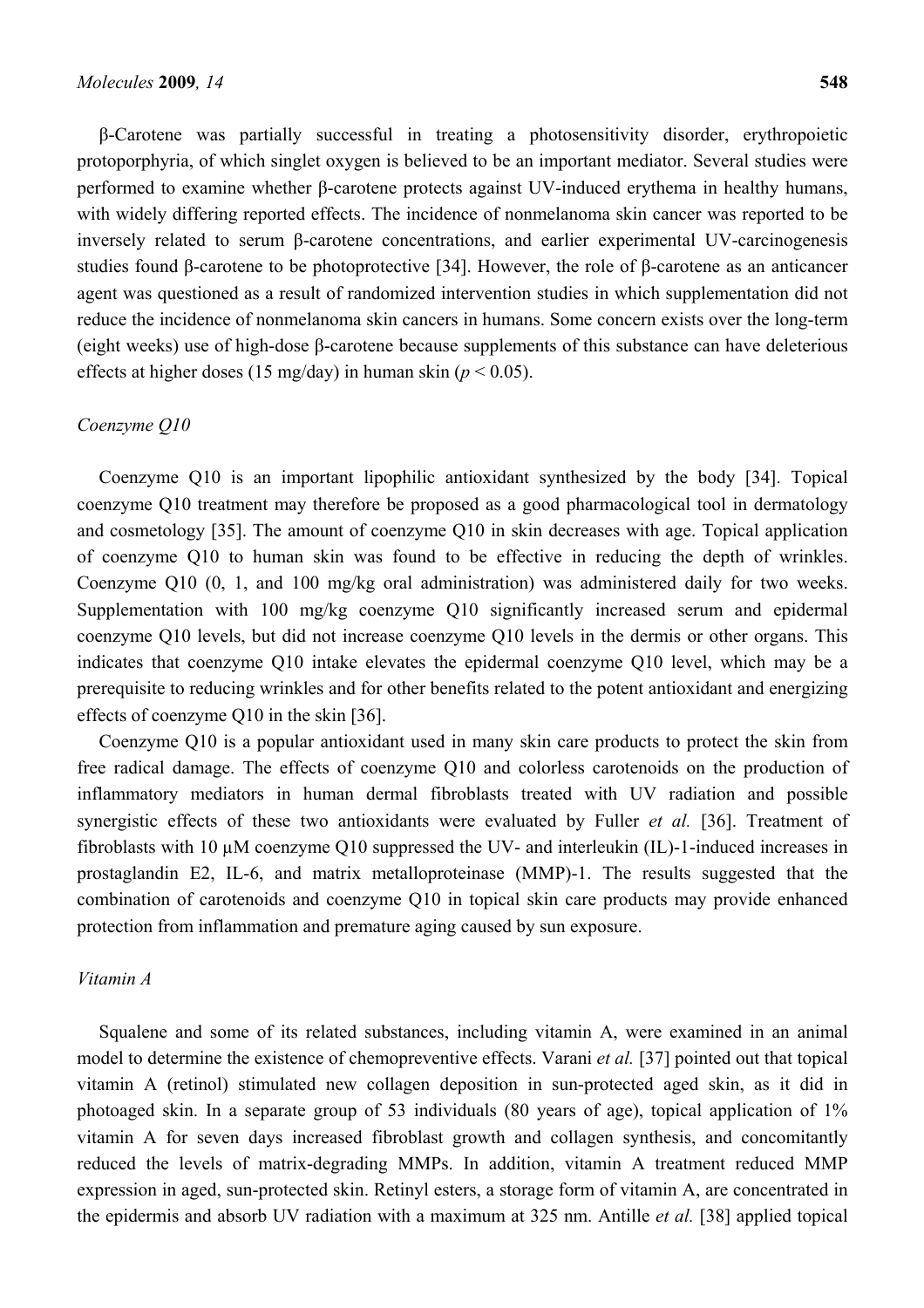retinyl palmitate onto the back of hairless mice before exposing them to  $1$  J/cm<sup>2</sup> UVB, and assayed the levels of thymine dimers produced in epidermal DNA 2 h following UVB exposure. The results demonstrated that epidermal retinyl esters have a biologically relevant filter activity and suggest, besides their pleomorphic biologic actions, a new role for vitamin A that is concentrated in the epidermis (*p* < 0.05). Moreover, Alberts *et al.* [39] concluded that vitamin A doses of 50,000 and 75,000 IU/day for one year proved safe, were equally more efficacious than a 25,000 IU/day dose, and could be recommended for future skin cancer chemoprevention studies.

Vitamin A-derived agents still continue to be used to treat acne. Furthermore, retinoids act as chemopreventive and/or chemotherapeutic agents for several types of cancer. They have major effects on the growth and differentiation of normal, premalignant, and malignant epithelial cells both *in vitro* and *in vivo* [40]. Retinol (vitamin A) is widely used in the cosmetics industry as an anti-wrinkle agent. However, its photoinstability and skin irritation potential make it challenging to use in general cosmetic formulations [41]. Retinol was applied to skin in either an oil-in-water emulsion or a gel vehicle. Because of the substantial skin reservoir for retinol (0.3%) found at the end of 24 h in human skin studies, additional studies were conducted to compare the *in vitro* and *in vivo* skin absorption levels of retinol in the fuzzy rat. Results from those studies were used to help interpret the significance of the *in vitro* retinol human skin reservoir in determining systemic absorption (*p* < 0.001) [42]. Jenning *et al.* [43] evaluated the potential use of solid lipid nanoparticles (SLNs) in dermatology and cosmetics. The influence on drug penetration into porcine skin of glyceryl behenate SLNs loaded with vitamin A (retinol and retinyl palmitate) and incorporated in a hydrogel and oil-in-water cream was tested. Excised full-thickness skin was mounted in an *in vitro* Franz diffusion assembly, and formulations were applied for 6 and 24 h. Vitamin A concentrations in the skin tissue suggested a certain drug localizing effect. High retinol concentrations were found in the upper skin layers following application of SLN preparations, whereas the deeper regions showed only very low vitamin A levels ( $p < 0.05$ ).

#### *Vitamin E*

Vitamin E is the most potent lipid-soluble antioxidant *in vivo*. It is thought to play an important role in skin protection [44]. Uddin *et al.* [45] examined the protective efficacy of vitamin E against tumors induced by UV and arsenite. Hairless mice were exposed to UV plus sodium arsenite (5 mg/L in drinking water) and fed laboratory chow supplemented with vitamin E (*R,R,R*-*a*-tocopheryl acetate, 62.5 IU/kg diet) for 26 weeks. Vitamin E reduced the tumor yield in mice given UV and arsenite by 2.1-fold ( $p < 0.001$ ). Those results show that vitamin E can strongly protect against arsenite-induced enhancement of UV-caused carcinogenesis.

Vitamin E is a group of eight different compounds, but only two of the forms, α-tocopherol and γtocopherol, are commonly found in the human body [44]. Lopez-Torres *et al.* [46] investigated the effects of topical α-tocopherol application on epidermal and dermal tissues and its ability to prevent UV-induced oxidative damage. Hairless mice received a topical application of  $\alpha$ -tocopherol 24 h before a single acute exposure to UV irradiation  $(10 \times \text{minimal~erythemal dose})$ . α-Tocopherol treatment significantly reduced the formation of epidermal lipid hydroperoxides after UV irradiation (*p*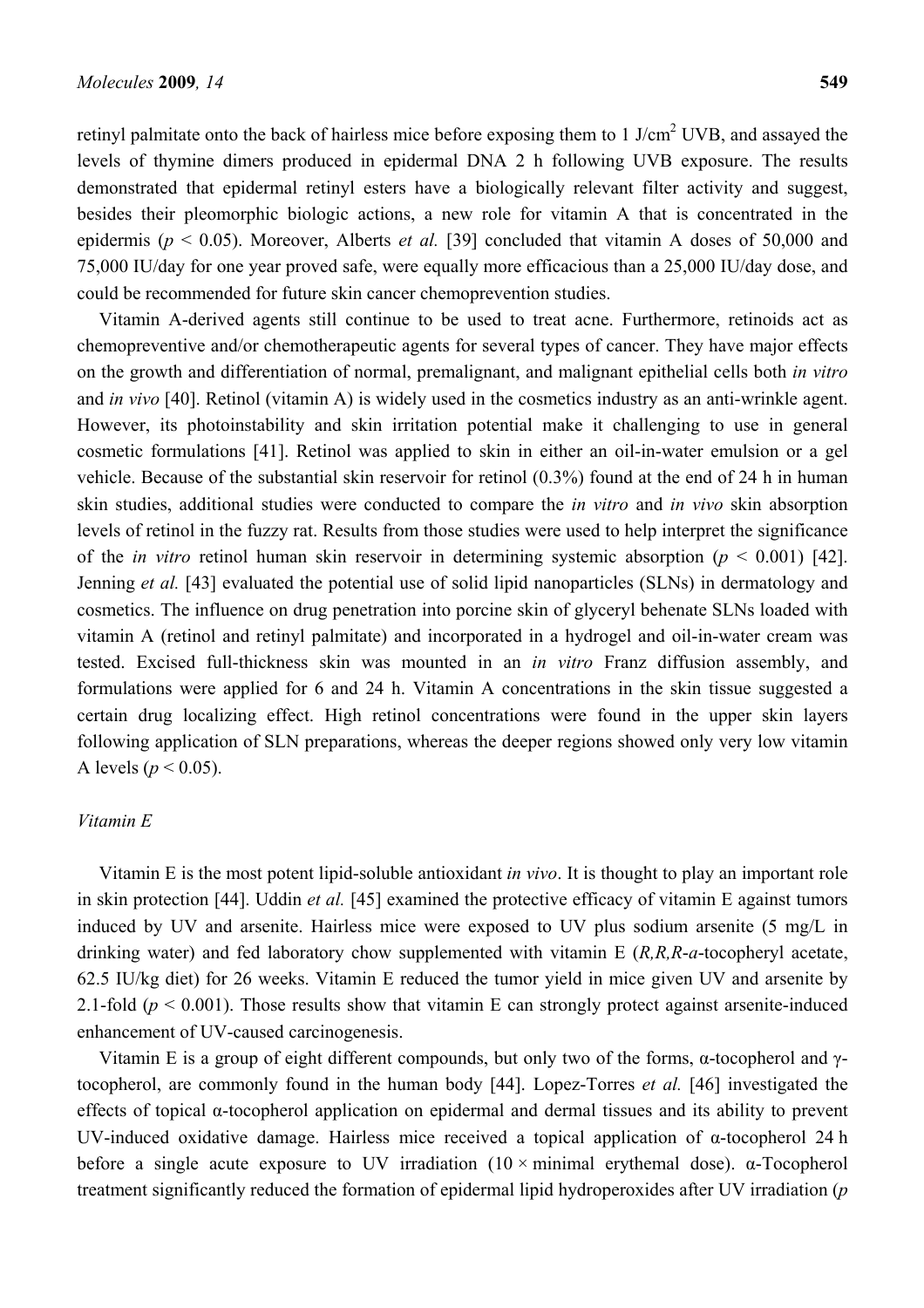$0.05$ . Those results demonstrated that topical administration of α-tocopherol protects cutaneous tissues against oxidative damage induced by UV irradiation *in vivo*.

Yoshida *et al.* [47] investigated whether the topical application of a novel, water-soluble γtocopherol derivative, γ-tocopherol-*N,N*-dimethylglycinate hydrochloride (γ-TDMG), could protect against UV-induced skin damage in hairless mice. Topical pre- or post-application of a 5% (93 mM) γ-TDMG solution in water/propylene glycol/ethanol (2:1:2) significantly prevented sunburned cell formation, lipid peroxidation, and edema/inflammation, which were induced by exposure to a single dose of UV irradiation at 5 kJ/m<sup>2</sup> (290~380 nm, maximum 312 nm). Those results suggest that the topical application of γ-TDMG may be efficacious in preventing and reducing UV-induced inflammation.

Ekanayake-Mudiyanselage *et al.* [48] recently demonstrated that even the use of rinsing products containing  $\alpha$ -tocopherol in concentrations of  $\leq 0.2\%$  can lead to significantly increased levels of vitamin E in the stratum corneum of human skin and protects against lipid peroxidation *in vivo*. Therefore, topical formulations containing  $\alpha$ -tocopherol at concentrations ranging from 0.1% to 1% are likely to be effective skin care measures to enhance antioxidative protection of the skin barrier. According to the antioxidant network theory, combinations with co-antioxidants such as vitamin C may help enhance the antioxidant effects and stability of vitamin E [49]. A better knowledge of the unique skin-specific physiology of vitamin E, including its percutaneous penetration, skin barrier interactions, bioconversion of vitamin E esters, and cutaneous delivery pathways of oral vitamin E could help in developing more-efficacious skin care products and better evaluating indications and dosage regimens for preventing and treating acute and chronic skin disorders.

## *Vitamin K*

Vitamin K is another squalene-related substance that exhibits benefits to skin physiology. Lou *et al.* [50] examined the safety and efficacy of a topical vitamin K cream for shortening the duration of laserinduced purpura. From the results of that work, a combination of 1% vitamin K and 0.3% retinol in an acrylate copolymer cream hastened the resolution of laser-induced purpura.

The application of vitamin K to the skin has also been used to suppress pigmentation and resolve bruising. Lopes *et al.* [51] investigated the *in vitro* skin penetration and transdermal delivery of vitamin K  $(2.5\%, w/w)$ , and whether these parameters were enhanced by lipid-based drug delivery systems. The experimental results demonstrated that the topical delivery of vitamin K incorporated in a lipophilic vehicle was low. It could be enhanced  $(\sim 3$ -fold increase) by monoolein-based systems, which may be useful in increasing the effectiveness of topical vitamin K therapy.

#### **Conclusions**

Squalene appears to be critical in reducing free radical oxidative damage to the skin. Although epidemiological, experimental, and animal evidence suggests antitumor properties, few human trials have been conducted to date to verify the role of squalene in cancer therapy. Further studies are needed to explore the usefulness of squalene for treating skin. Several implications can be drawn from this review. Squalene shows several advantages for skin tissues. It is also useful as a material in topically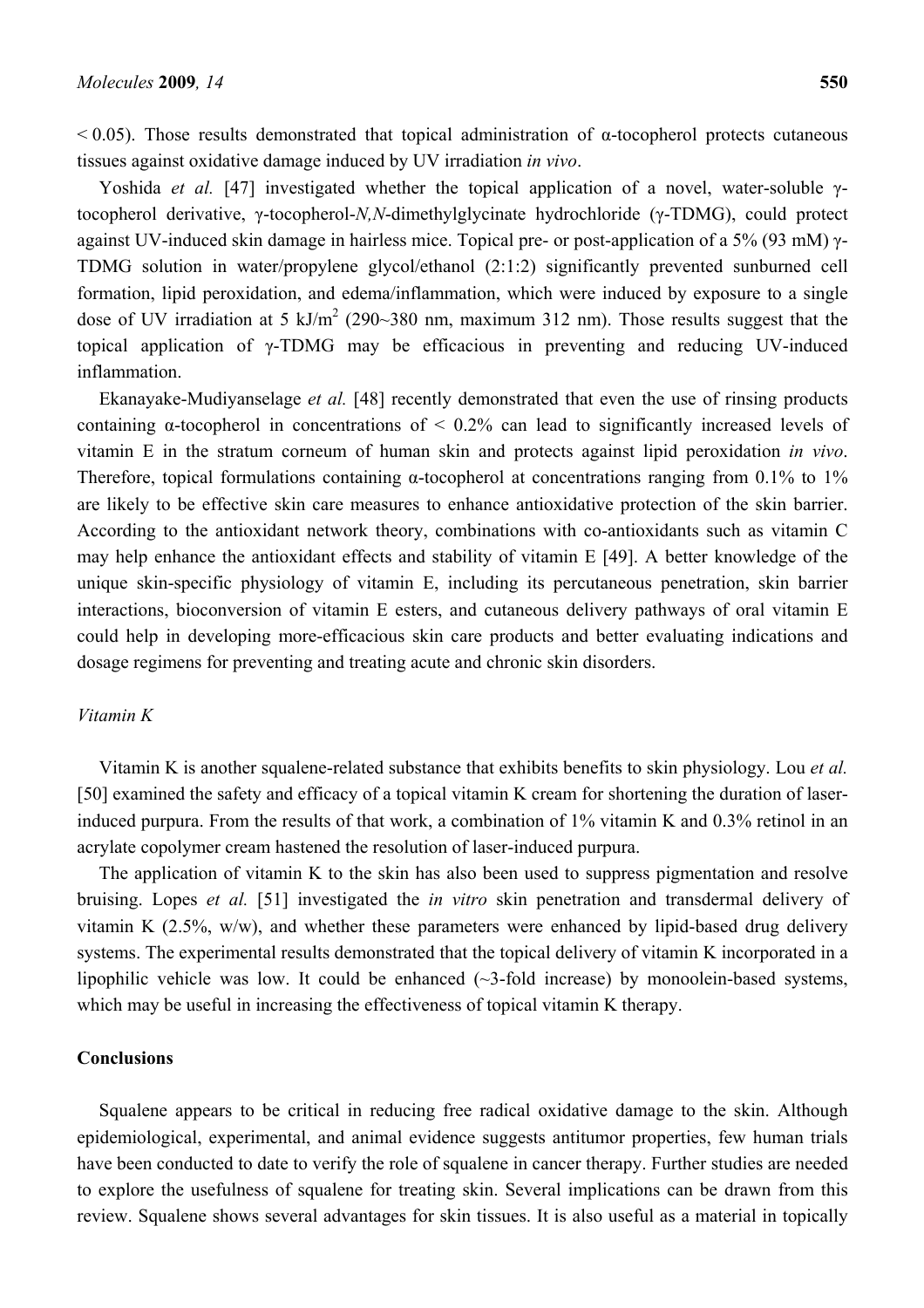applied vehicles. Substances related to squalene such as β-carotene, coenzyme Q10, and vitamins A, E, and K also exhibit their benefits for skin physiology. Topical administration via the skin is an important route to supplement these compounds within skin tissues. The present success of squalene and its analogs shows the promise of further clinical trials for skin use.

# **References and Notes**

- 1. Passi, S.; De Pità, O.; Puddu, P.; Littarru, G.P. Lipophilic antioxidants in human sebum and aging. *Free Radic. Res.* **2002**, *36*, 471-477.
- 2. Gershbein, L.L.; Singh, E.J. Hydrocarbons of dogfish and cod liver and herring oil. *J. Am Oil Chem. Soc.* **1969**, *46*, 554-557.
- 3. Auffray, B. Protection against singlet oxygen, the main actor of sebum squalene peroxidation during sun exposure, using *Commiphora myrrha* essential oil. *Int. J. Cosmet. Sci.* **2007**, *29*, 23- 29.
- 4. Charlton-Menys, V.; Durrington, P.N. Squalene synthase inhibitors: clinical pharmacology and cholesterol-lowering potential. *Drugs.* **2007**, *67*, 11-16.
- 5. Pragst, F.; Auwärter, V.; Kiessling, B.; Dyes, C. Wipe-test and patch-test for alcohol misuse based on the concentration ratio of fatty acid ethyl esters and squalene CFAEE/CSQ in skin surface lipids. *Forensic Sci. Int.* **2004**, *143*, 77-86.
- 6. Kelly, G.S. Squalene and its potential clinical uses. *Altern. Med. Rev.* **1999**, *4*, 29-36.
- 7. Blasco, L.; Duracher, L.; Forestier, J.P. Skin constituents as cosmetic ingredients: part I: a study of bio-mimetic monoglycerides behavior at the squalene-water interface by the "pendant drop" method in a static mode. *J. Dispers. Sci. Technol.* **2006**, *27*, 799-810.
- 8. Rissmann, R.; Oudshoorn, M.H.; Kocks, E.; Hennink, W.E.; Ponec, M.; Bouwstra, J.A. Lanolinderived lipid mixtures mimic closely the lipid composition and organization of vernix caseosa lipids. *Biochim. Biophys. Acta* **2008**, *1778*, 2350-2360.
- 9. Okuda, M.; Yoshiike, T.; Ogawa, H. Detergent-induced epidermal barrier dysfunction and its prevention. *J. Dermatol. Sci.* **2002**, *30*, 173-179.
- 10. Saint-Leger, D.; Bague, A.; Cohen, E.; Chivot, M. A possible role for squalene in the pathogenesis of acne. I. In vitro study of squalene oxidation. *Br. J. Dermatol.* **1986**, *114*, 535- 542.
- 11. Kohno, Y.; Egawa, Y.; Itoh, S.; Nagaoka, S.; Takahashi, M.; Mukai, K. Kinetic study of quenching reaction of singlet oxygen and scavenging reaction of free radical by squalene in nbutanol. *Biochim. Biophys. Acta* **1995**, *1256*, 52-56.
- 12. Aioi, A.; Shimizu, T.; Kuriyama, K. Effect of squalene on superoxide anion generation induced by a skin irritant, lauroylsarcosine. *Int. J. Pharm.* **1995**, *113*, 159-164.
- 13. Senthilkumar, S.; Devaki, T.; Manohar, B.M.; Babu, M.S. Effect of squalene on cyclophosphamide-induced toxicity. *Clin. Chim. Acta* **2006**, *364*, 335-342.
- 14. Desai, K.N.; Wei, H.; Lamartiniere, C.A. The preventive and therapeutic potential of the squalene-containing compound, Roidex, on tumor promotion and regression. *Cancer Lett.* **1996**, *19*, 93-96.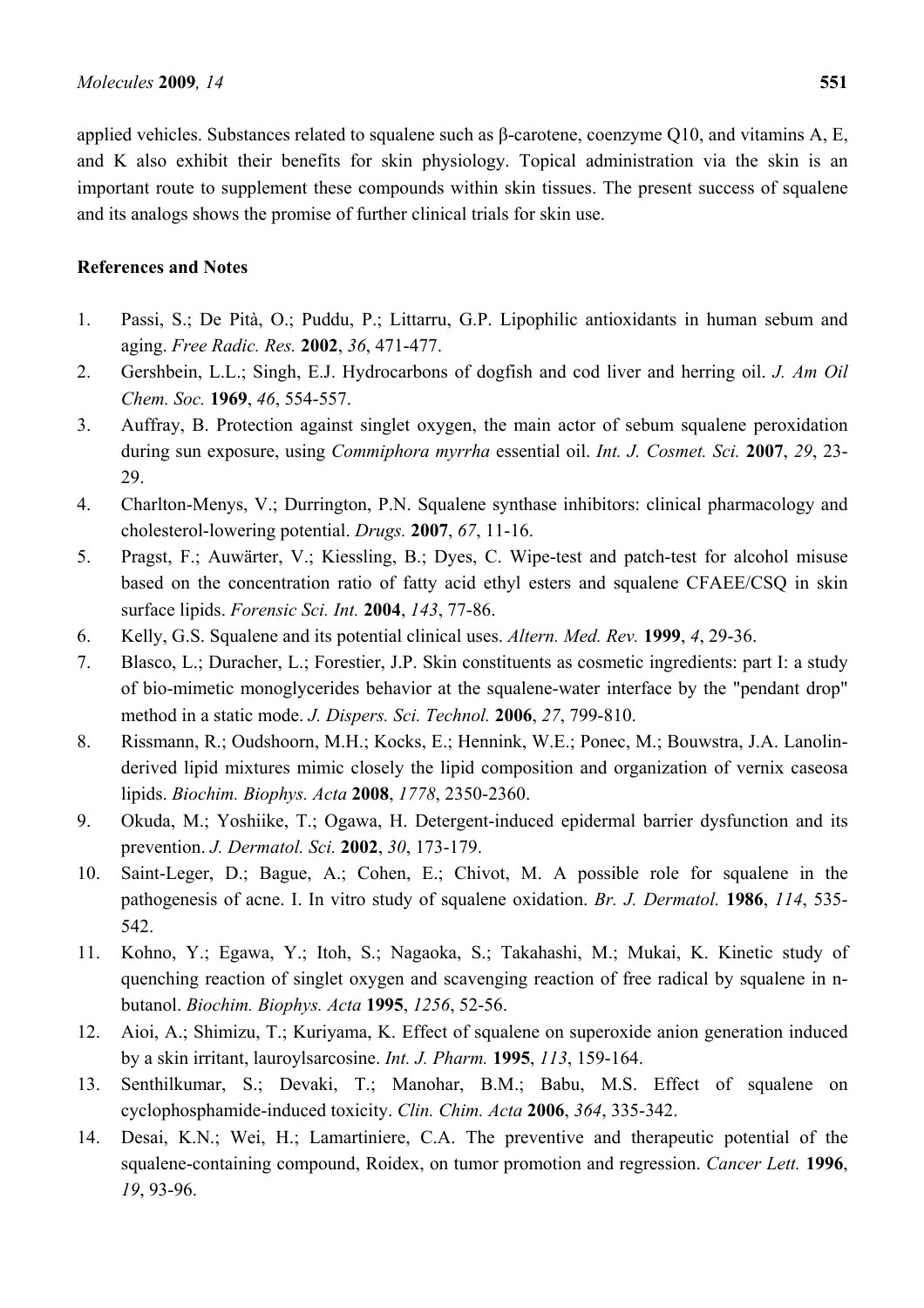- 15. Smith, T.J. Squalene: potential chemopreventive agent. *Expert Opin. Invest. Drugs* **2000**, *9*, 1841-1848.
- 16. Nicolaos, G.; Crauste-Manciet, S.; Farinotti, R.; Brossard, D. Improvement of cefpodoxime proxetil oral absorption in rats by an oil-in-water submicron emulsion. *Int. J. Pharm.* **2003**, *16*, 165-171.
- 17. Chung, H.; Kim, T.W.; Kwon, M.; Kwon, I.C.; Jeong, S.Y. Oil components modulate physical characteristics and function of the natural oil emulsions as drug or gene delivery system. *J. Control. Release* **2001**, *71*, 339-350.
- 18. Kim, Y.J.; Kim, T.W.; Chung, H.; Kwon, I.C.; Sung, H.C.; Jeong, S.Y. The effects of serum on the stability and the transfection activity of the cationic lipid emulsion with various oils. *Int. J. Pharm.* **2003**, *252*, 241-252.
- 19. Wang, J.J.; Sung, K.C.; Hu, O.Y.; Yeh, C.H.; Fang, J.Y. Submicron lipid emulsion as a drug delivery system for nalbuphine and its prodrugs. *J. Control. Release* **2006**, *115*, 140-149.
- 20. Müller, R.H.; Radtke, M.; Wissing, S.A. Solid lipid nanoparticles (SLN) and nanostructured lipid carriers (NLC) in cosmetic and dermatological preparations. *Adv. Drug Deliv. Rev.* **2002**, *54*, S131-S155.
- 21. Müller, R.H.; Petersen, R.D.; Hommoss, A.; Pardeike, J. Nanostructured lipid carriers (NLC) in cosmetic dermal products. *Adv. Drug Deliv. Rev.* **2007**, *59*, 522-530.
- 22. Lombardi Borgia, S.; Regehly, M.; Sivaramakrishnan, R.; Mehnert, W.; Korting, H.C.; Danker, K.; Röder, B.; Kramer, K.D.; Schäfer-Korting, M. Lipid nanoparticles for skin penetration enhancement-correlation to drug localization within the particle matrix as determined by fluorescence and parelectric spectroscopy. *J. Control. Release* **2005**, *110*, 151-163.
- 23. Schäfer-Korting, M.; Mehnert, W.; Korting, H.C. Lipid nanoparticles for improved topical application of drugs for skin diseases. *Adv. Drug Deliv. Rev.* **2007**, *59*, 427-443.
- 24. Müller, R.H.; Radtke, M.; Wissing, S.A. Nanostructured lipid matrices for improved microencapsulation of drugs. *Adv. Drug Deliv. Rev.* **2002**, *242*, 121-128.
- 25. Fang, J.Y.; Fang, C.L.; Liu, C.H.; Su, Y.H. Lipid nanoparticles as vehicles for topical psoralen delivery: solid lipid nanoparticles (SLN) versus nanostructured lipid carriers (NLC). *Eur. J. Pharm. Biopharm.* **2008**, *70*, 633-640.
- 26. Chiba, K.; Yoshizawa, K.; Makino, I.; Kawakami, K.; Onoue, M. Changes in the levels of glutathione after cellular and cutaneous damage induced by squalene monohydroperoxide. *J. Biochem. Mol. Toxicol.* **2001**, *15*, 150-158.
- 27. Uchino, T.; Kawahara, N.; Sekita, S.; Satake, M.; Saito, Y.; Tokunaga, H.; Ando, M. Potent protecting effects of catuaba (*Anemopaegma mirandum*) extracts against hydroperoxide-induced cytotoxicity. *Toxicol. In Vitro* **2004**, *18*, 255-263.
- 28. Nakagawa, K.; Ibusuki, D.; Suzuki, Y.; Yamashita, S.; Higuchi, O.; Oikawa, S.; Miyazawa, T. Ion-trap tandem mass spectrometric analysis of squalene monohydroperoxide isomers in sunlight-exposed human skin. *J. Lipid Res.* **2007**, *48*, 2779-2787.
- 29. Chiba, K.; Kawakami, K.; Sone, T.; Onoue, M. Characteristics of skin wrinkling and dermal changes induced by repeated application of squalene monohydroperoxide to hairless mouse skin. *Skin Pharmacol. Appl. Skin Physiol.* **2003**, *16*, 242-251.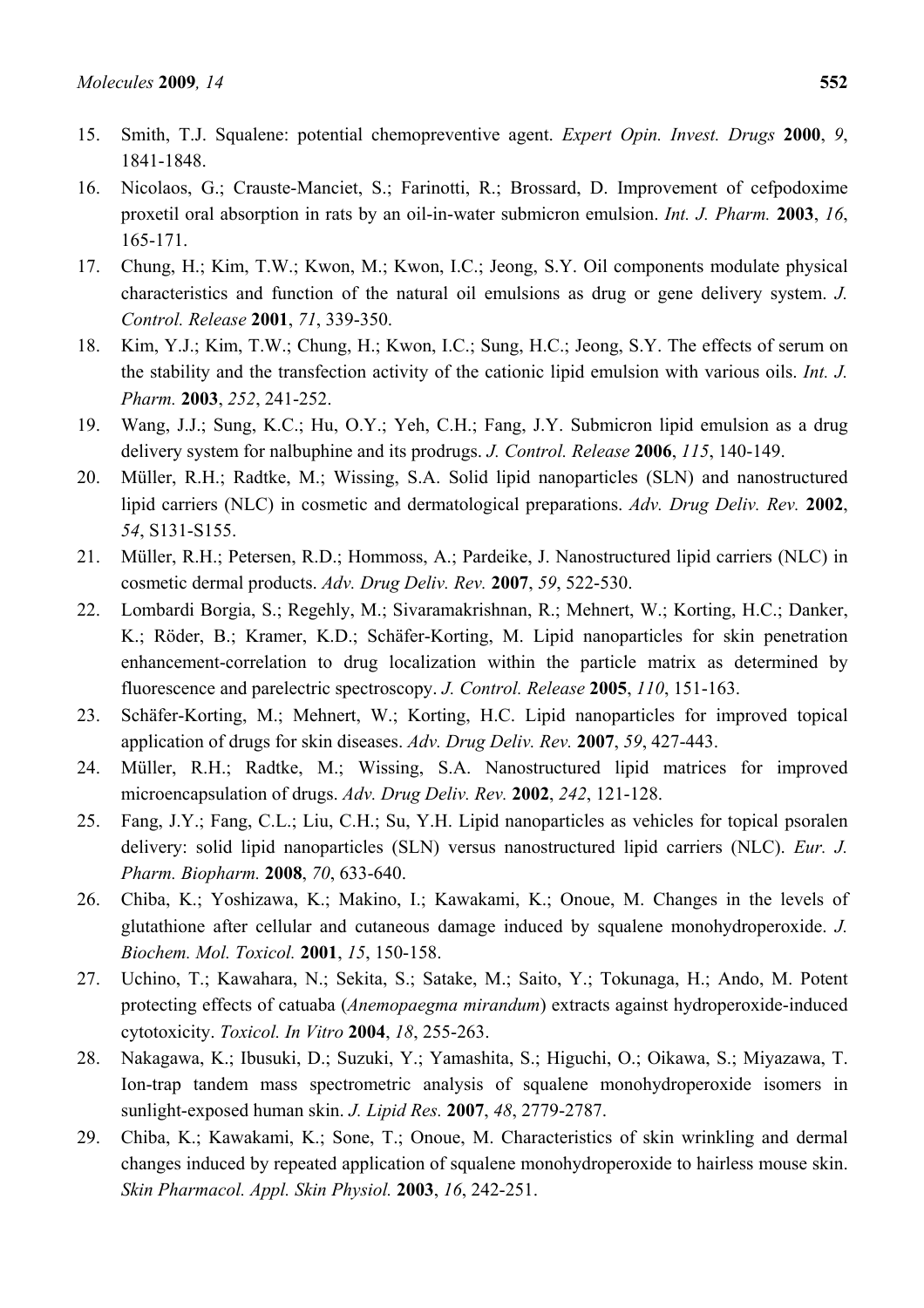- 30. Bando, N.; Hayashi, H.; Wakamatsu, S.; Inakuma, T.; Miyoshi, M.; Nagao, A.; Yamauchi, R.; Terao, J. Participation of singlet oxygen in ultraviolet-a-induced lipid peroxidation in mouse skin and its inhibition by dietary beta-carotene: an ex vivo study. *Free Radic. Biol. Med.* **2004**, *37*, 1854-1863.
- **31.** Stahl, W.; Heinrich, U.; Jungmann, H.; Sies, H.; Tronnier, H. Carotenoids and carotenoids plus vitamin E protect against ultraviolet light-induced erythema in humans. *Am. J. Clin. Nutr.* **2000**, *71*, 795-798.
- 32. Minami, Y.; Kawabata, K.; Kubo, Y.; Arase, S.; Hirasaka, K.; Nikawa, T.; Bando, N.; Kawai, Y.; Terao, J. Peroxidized cholesterol-induced matrix metalloproteinase-9 activation and its suppression by dietary beta-carotene in photoaging of hairless mouse skin. *J. Nutr. Biochem.* **2008**, in press.
- 33. Antille, C.; Tran, C.; Sorg, O.; Saurat, J.H. Topical beta-carotene is converted to retinyl esters in human skin ex vivo and mouse skin in vivo. *Exp. Dermatol.* **2004**, *13*, 558-561.
- 34. McArdle, F.; Rhodes, L.E.; Parslew, R.A.; Close, G.L.; Jack, C.I.; Friedmann, P.S.; Jackson, M.J. Effects of oral vitamin E and beta-carotene supplementation on ultraviolet radiationinduced oxidative stress in human skin. *Am. J. Clin. Nutr.* **2004**, *80*, 1270-1275.
- 35. Ashida, Y.; Yamanishi, H.; Terada, T.; Oota, N.; Sekine, K.; Watabe, K. CoQ10 supplementation elevates the epidermal CoQ10 level in adult hairless mice. *Biofactors* **2005**, *25*, 175-178.
- 36. Fuller, B.; Smith, D.; Howerton, A.; Kern, D. Anti-inflammatory effects of CoQ10 and colorless carotenoids. *J. Cosmet. Dermatol.* **2005**, *5*, 30-38.
- 37. Varani, J.; Warner, R.L.; Gharaee-Kermani, M.; Phan, S.H.; Kang, S.; Chung, J.H.; Wang, Z.Q.; Datta, S.C.; Fisher, G.J.; Voorhees, J.J. Vitamin A antagonizes decreased cell growth and elevated collagen-degrading matrix metalloproteinases and stimulates collagen accumulation in naturally aged human skin. *J. Invest. Dermatol.* **2000**, *114*, 480-486.
- 38. Antille, C.; Tran, C.; Sorg, O.; Carraux, P.; Didierjean, L.; Saurat, J.H. Vitamin A exerts a photoprotective action in skin by absorbing ultraviolet B radiation. *J. Invest. Dermatol.* **2003**, *121*, 1163-1167.
- 39. Alberts, D.; Ranger-Moore, J.; Einspahr, J.; Saboda, K.; Bozzo, P.; Liu, Y.; Xu, X.C.; Lotan, R.; Warneke, J.; Salasche, S.; Stratton, S.; Levine, N.; Goldman, R.; Islas, M.; Duckett, L.; Thompson, D.; Bartels, P.; Foote, J. Safety and efficacy of dose-intensive oral vitamin A in subjects with sun-damaged skin. *Clin. Cancer Res.* **2004**, *10*, 1875-1880.
- 40. Lee, M.S.; Lee, K.H.; Sin, H.S.; Um, S.J.; Kim, J.W.; Koh, B.K. A newly synthesized photostable retinol derivative (retinyl N-formyl aspartamate) for photodamaged skin: profilometric evaluation of 24-week study. *J. Am. Acad. Dermatol.* **2006**, *55*, 220-224.
- 41. Carlotti, M.E.; Rossatto, V.; Gallarate, M. Vitamin A and vitamin A palmitate stability over time and under UVA and UVB radiation. *Int. J. Pharm.* **2002**, *240*, 85-94.
- 42. Guo, X.; Ruiz, A.; Rando, R.R.; Bok, D.; Gudas, L.J. Esterification of all-trans-retinol in normal human epithelial cell strains and carcinoma lines from oral cavity, skin and breast: reduced expression of lecithin: retinol acyltransferase in carcinoma lines. *Carcinogenesis* **2000**, *21*, 1925- 1933.